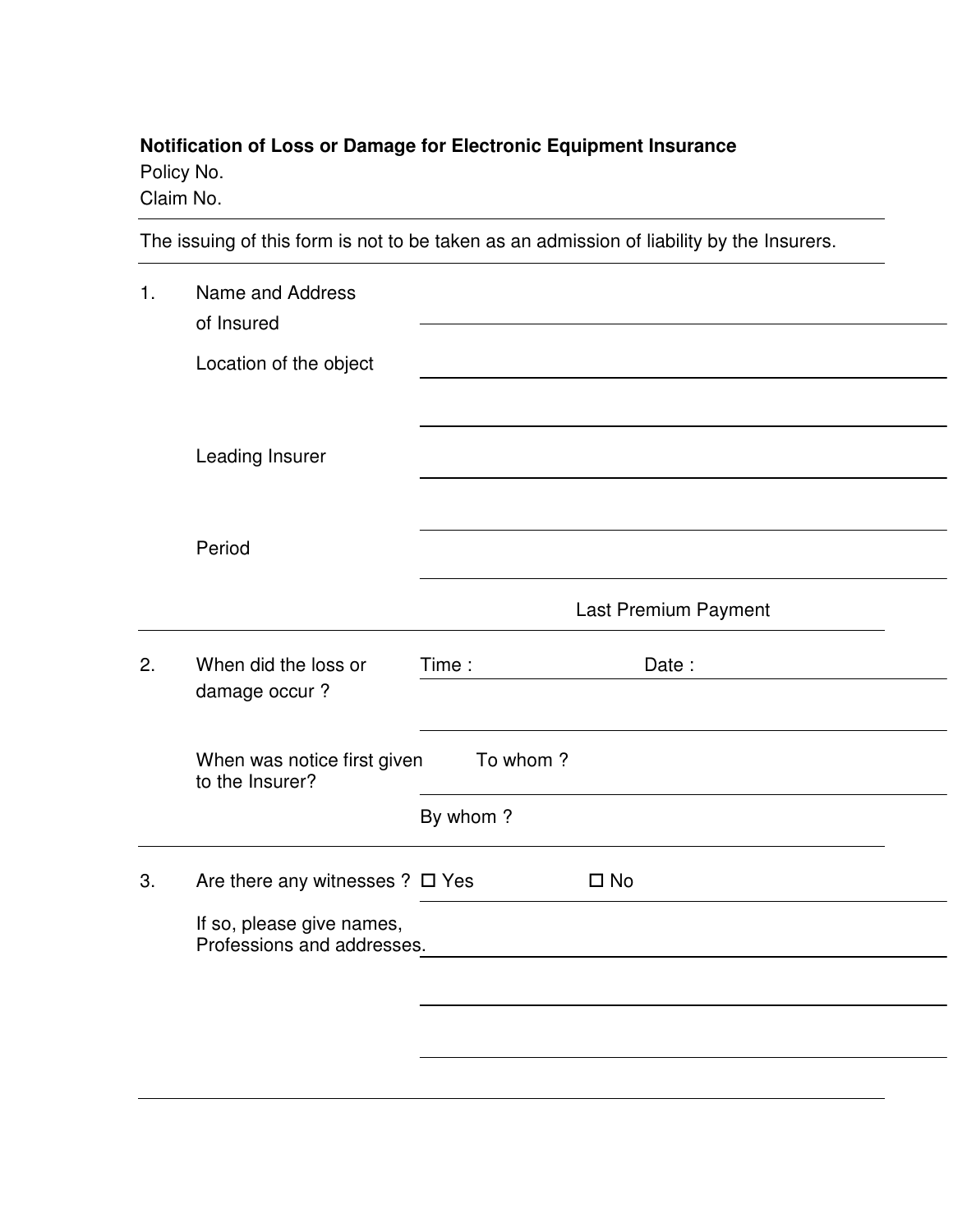| 1. | Name and address of surveyor                                                  |                    |  |
|----|-------------------------------------------------------------------------------|--------------------|--|
| 5. | Which item was damaged ? <sup>1</sup>                                         |                    |  |
|    | Item No. in Specification<br>of Policy Schedule                               |                    |  |
|    | Sum insured                                                                   |                    |  |
|    | Name of manufacturer,<br>type of machine                                      |                    |  |
|    |                                                                               |                    |  |
|    | Year of manufacture, serial<br>number                                         |                    |  |
|    | (Please give full details as<br>on manufacturer's plate).                     |                    |  |
|    | Description of damaged<br>Item (capacity, r.p.m.,                             |                    |  |
|    | Weight, etc.)                                                                 |                    |  |
|    |                                                                               |                    |  |
| 6. | Are the damaged items<br>also insured with another                            | If so, with which? |  |
|    | company?                                                                      |                    |  |
|    |                                                                               | Scope of cover     |  |
|    | If more than one scheduled items affected, please complete one form per item. |                    |  |
| 7. | How did the damage occur<br>and what was the probable-<br>cause ?             |                    |  |
|    | Please attach sketches,                                                       |                    |  |
|    | photos, etc.                                                                  |                    |  |
|    | Where damage to EDP<br>systems is involved, please                            |                    |  |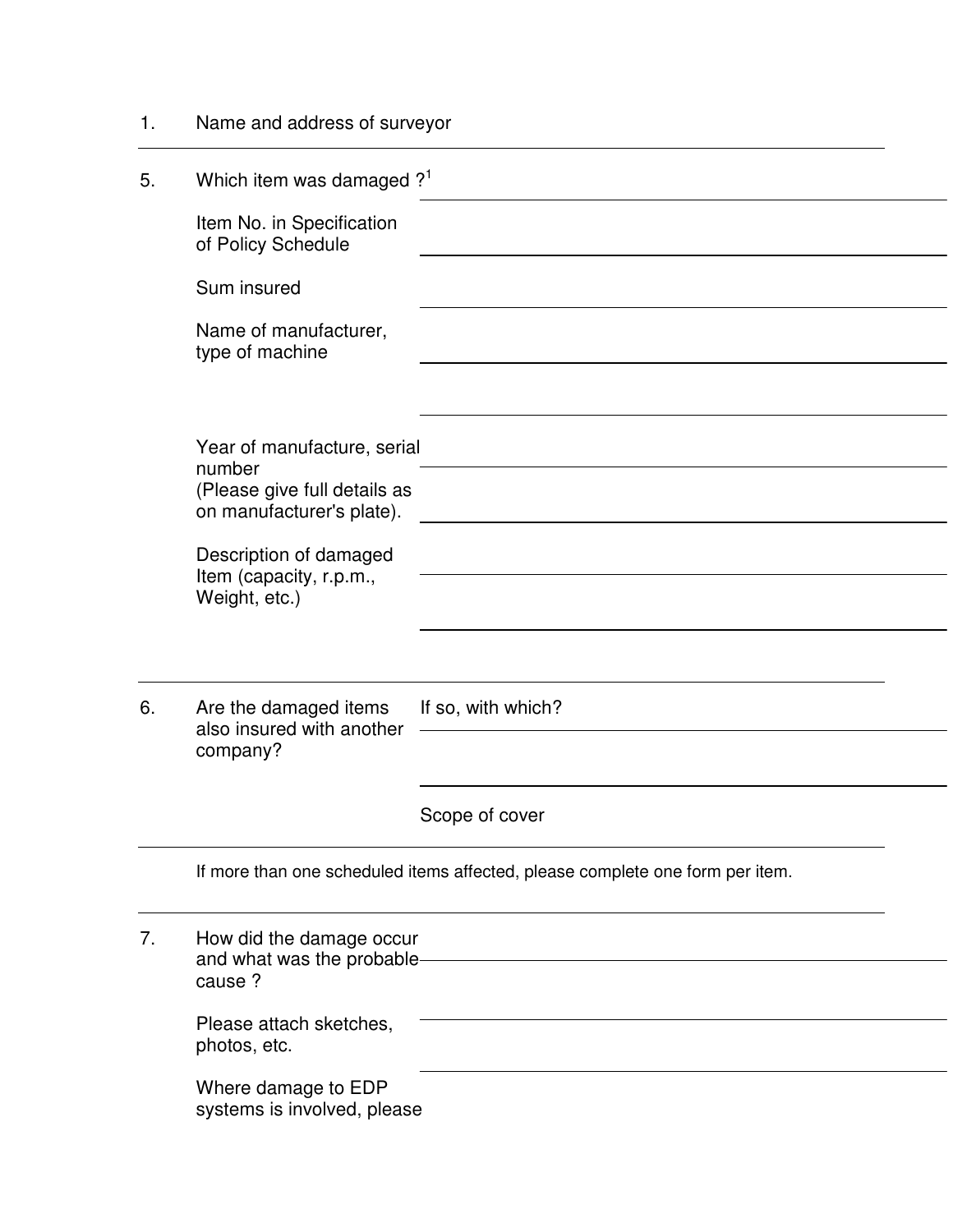| furnish a loss report drawn<br>up by the maintenance firm<br>or supplier           |                                                                           |  |
|------------------------------------------------------------------------------------|---------------------------------------------------------------------------|--|
| In the event of damage to Age in months<br>tubes or valves for X-ray<br>equipment. |                                                                           |  |
|                                                                                    | Previous usage (No. of shots)                                             |  |
|                                                                                    | Hours of operation (for depth therapy)                                    |  |
| In the event of losses<br>caused by burglary, theft,<br>fire, traffic, accidents.  | Which police station did you notify of the incident?                      |  |
|                                                                                    | File reference used by Public Prosecutor's Office                         |  |
| In the event of damage to<br>radio equipment:                                      | Serial No. of damaged equipment                                           |  |
|                                                                                    | Licence $No(s)$ . of the other vehicle $(s)$ involved in the<br>accident  |  |
|                                                                                    | File reference used by Public Prosecutor's Office                         |  |
| In the event of damage to                                                          | Name and full address of the persons who caused                           |  |
| traffic signals:                                                                   | the accident                                                              |  |
|                                                                                    | Licence $No(s)$ . of the car(s) involved in the accident                  |  |
|                                                                                    | Third Party Liability Insurer of the person(s) who<br>caused the accident |  |
| How will the damaged items<br>where?                                               |                                                                           |  |
|                                                                                    |                                                                           |  |